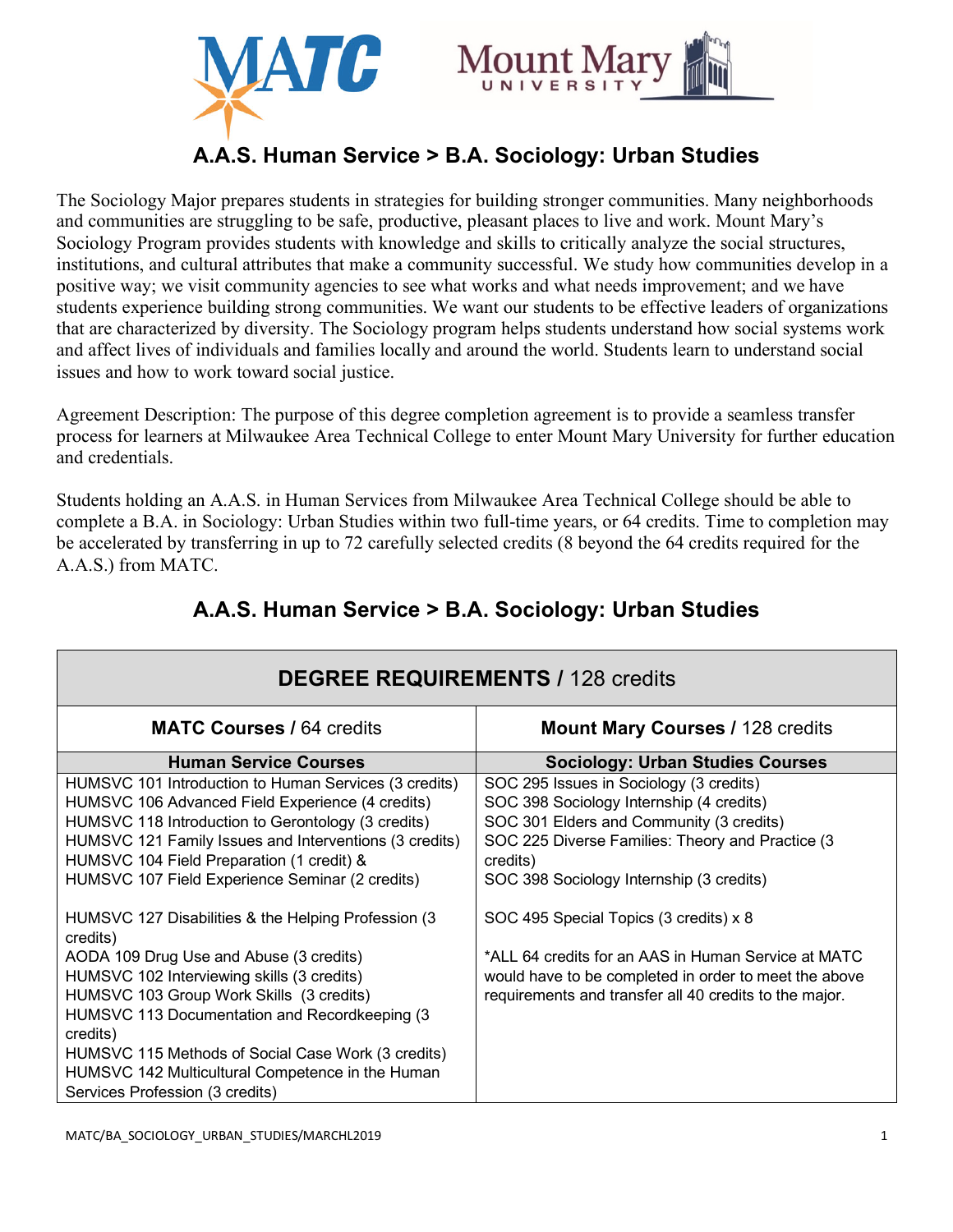| HUMSVC 144 Ethics in the Human Service Profession (3<br>credits) |                                                                |
|------------------------------------------------------------------|----------------------------------------------------------------|
| How Possible General Studies choices for AAS                     |                                                                |
|                                                                  |                                                                |
| Human Services would transfer into the degree (6                 |                                                                |
| credits)                                                         |                                                                |
| <b>MATH 107 College Mathematics</b>                              | MATH 101 Pre-Algebra: would count toward 128-credit            |
|                                                                  | minimum and serve as pre-requisite to required Math.           |
| ECON 195 Economics (3 credits)                                   | BUS 301: Microeconomics: would count toward HUM                |
|                                                                  | Core.                                                          |
| PSYCH 188 Developmental Psychology                               | PSY 214 Developmental Psychology: would count toward           |
|                                                                  | HUM core.                                                      |
| How Possible electives for AAS Human Service would               |                                                                |
| transfer into the major (3 credits):                             |                                                                |
| NATSCI 261 Introduction to Pharmacology                          | 3 credits of Science core                                      |
| AODA 151 Clinical Evaluation & Treatment Planning                | SOC 495 Special Topics                                         |
| AODA 154 Counseling Skills Development                           | SOC 495 Special Topics                                         |
|                                                                  | <b>Courses still needed: 30 credits</b>                        |
|                                                                  | ANT 102 Cultural Anthropology (4 credits)                      |
|                                                                  | PSY 103 Introductory Psychology (4 credits)                    |
|                                                                  | PSY 310 Behavioral Science Statistics (4 credits)              |
|                                                                  | SOC 201 Social Problems: Interventions & Theory (3)            |
|                                                                  | credits)                                                       |
|                                                                  | <b>OR</b>                                                      |
|                                                                  | SOC 225 Diverse Families: Theory & Practice (3 credits)        |
|                                                                  | SOC 210 Race, Gender, and Class (3 credits)                    |
|                                                                  | SOC 220 Conflict Transformation and Peacebuilding (3           |
|                                                                  | credits)                                                       |
|                                                                  | SOC 363 Environmentally Sustainable Communities (3             |
|                                                                  | credits)                                                       |
|                                                                  | SOC 497 Community Based Research (3 credits)                   |
|                                                                  | SOC 499 Senior Experience (3 credits)                          |
|                                                                  | Core Courses, including a global requirement (min. 48 credits) |
| Philosophy/Theology (min. 10 credits)                            |                                                                |
|                                                                  | SEA 101 Search for Meaning (4 credits)                         |
|                                                                  | Theology (min. 3 credits) (prereq. SEA 101)                    |
|                                                                  | Philosophy (min. 3 credits) (prereq. SEA 101)                  |
|                                                                  |                                                                |
| <b>Communication/Math (min. 11 credits)</b>                      |                                                                |
|                                                                  | Composition (min. 3 credits: ENG 120 required)                 |
| If ENG 151, ENG 152, or ENG 201 is taken.                        | ENG 110 Intro to College Writing (3 credits)                   |
| If ENG 202 (3 credits) is taken.                                 | ENG 120 College Research Writing (3 credits)                   |
|                                                                  | <b>Communication (min. 2 credits)</b>                          |
| If SPEECH-201 (3 credits) is taken.                              | COM 104 Public Speaking (2 credits)                            |
| MATH 107 College Mathematics 3 (credits)                         | MATH 101 Pre-Algebra: would count toward 128-credit            |
|                                                                  |                                                                |
|                                                                  | minimum, but one of the classes below is required to meet      |
|                                                                  | requirement)                                                   |
| Any one of the following HS math options will meet the           | Mathematics requirement (min. 3 credits at level 104 or        |
| MMU Math requirement:                                            | higher)                                                        |
| 804 - 113 College Technical Mathematics 1A                       |                                                                |
| 804 - 114 College Technical Mathematics 1B                       |                                                                |
| 804 - 115 College Technical Mathematics 1                        |                                                                |
| 804 - 116 College Technical Mathematics 2                        |                                                                |
| 804 - 118 Interm. Algebra w/ Apps                                |                                                                |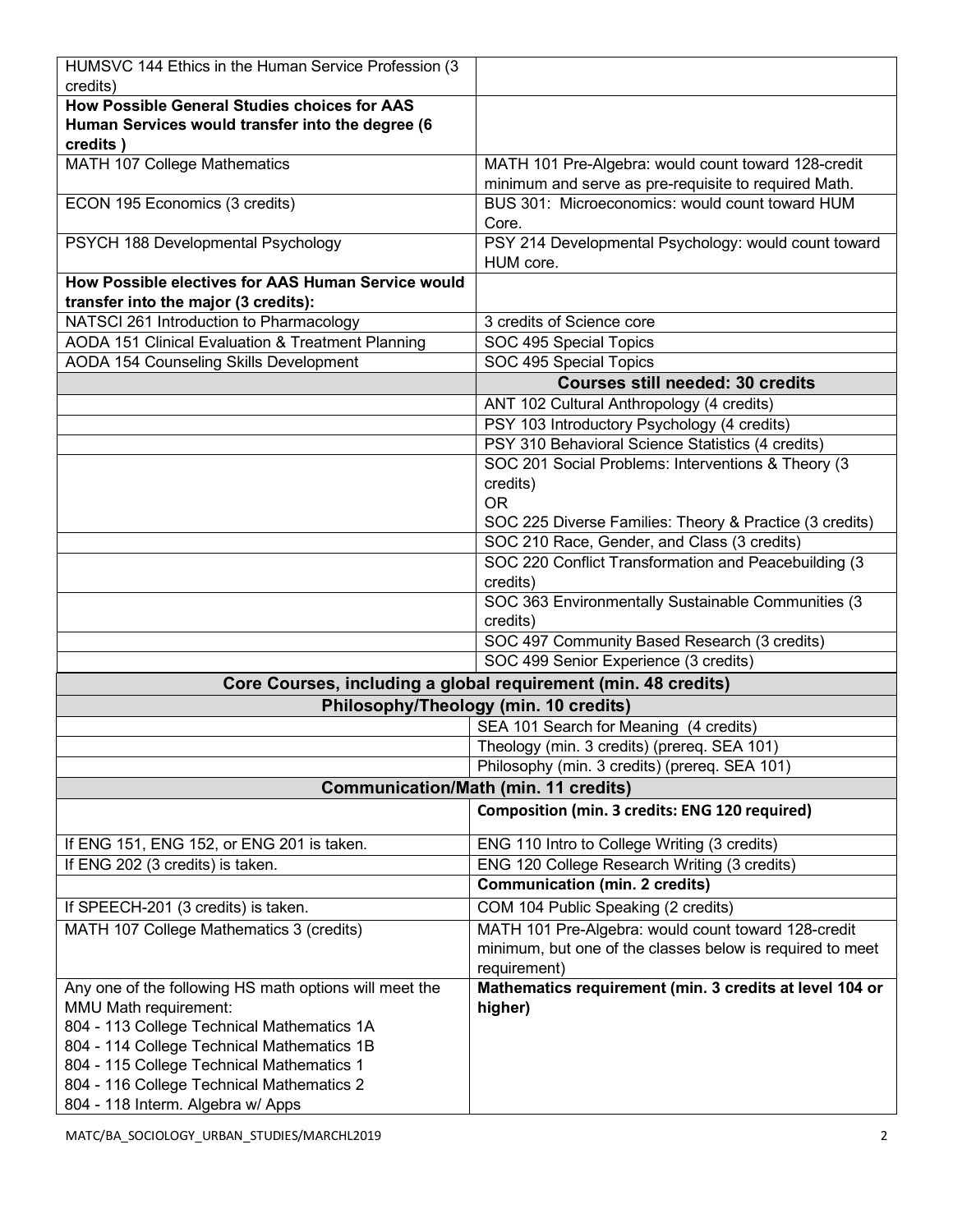| 804 - 123 Math w/ Business Apps                                                                       |                                                          |
|-------------------------------------------------------------------------------------------------------|----------------------------------------------------------|
| 804 - 134 Mathematical Reasoning                                                                      |                                                          |
| 804 - 144 Math of Finance                                                                             |                                                          |
| 804 - 189 Introductory Statistics                                                                     |                                                          |
| 804 - 195 College Algebra w/ Apps                                                                     |                                                          |
| 804 - 196 Trigonometry w/ Apps                                                                        |                                                          |
| 804 - 197 College Algebra w/ Apps                                                                     |                                                          |
| 804 - 198 Calculus 1                                                                                  |                                                          |
|                                                                                                       | World Language (min. 3 credits or equivalency fulfilled) |
| Literature/Fine Arts (min. 9 credits)                                                                 |                                                          |
|                                                                                                       | Fine Arts (min. 3 credits)                               |
|                                                                                                       | Literature (min. 3 credits)                              |
| Option: Minimum 2 credits to complete the 9 credits required for the Core Literature and Fine Arts.   |                                                          |
| Humanistics (History and Behavioral/Social Science) (min. 9 credits)                                  |                                                          |
|                                                                                                       | History (min. 3 credits)                                 |
| Met. See equivalencies below.                                                                         | <b>Behavioral Science (min. 3 credits)</b>               |
| PSYCH 199 Psychology of Human Relations (3 credits)                                                   | PSY 100 Psychology of Human Adjustment (3 credits)       |
| SOCSCI 197 Contemporary American Society (3 credits)                                                  | SOC 101 Introductory Sociology (3 credits)               |
| Option (min. 3 credits) Behavioral/Social Science or History. (Met at MATC; see equivalencies above.) |                                                          |
| <b>Natural Sciences (min. 3 credits)</b>                                                              |                                                          |
| NATSCI 172 Basic Nutritional Science (3 credits)                                                      | Meets SCI core (3 credits)                               |

**\***This chart represents only those courses required for an AAS in Human Service from MATC. A student may have accrued more credits, and up to 72 credits will be granted for courses at MATC in which a student has earned a grade of "C" (2.0) or better.

## **Graduation Requirements:**

- 1. A total of **128 credits** are required to graduate. (A minimum of 32 credits must be earned at Mount Mary. Up to 72 credits will be granted for courses at Milwaukee Area Technical College in which a student has earned a grade of "C" (2.0) or better.)
- 2. Course work must include writing, communication, mathematics, world language, and global competency. See current Undergraduate Bulletin for all graduation requirements.
- 3. **48 credits must be earned in the core curriculum courses**—see chart above.